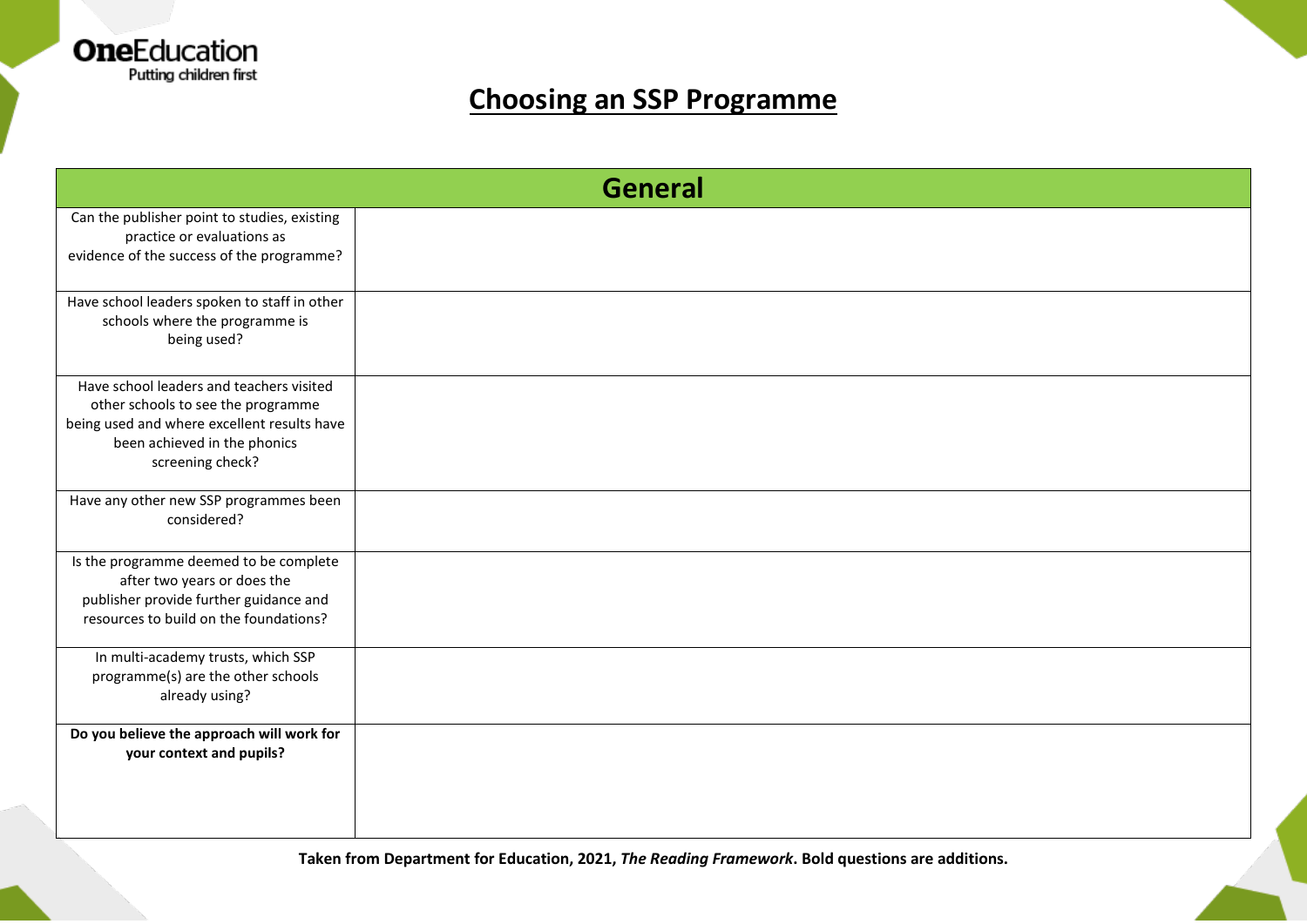

| <b>Costs</b>                                                                                                                                                                               |  |  |
|--------------------------------------------------------------------------------------------------------------------------------------------------------------------------------------------|--|--|
| How is the programme accessed, e.g. with a<br>licence online, only through<br>training, in hard copy directly from the<br>publisher, and what are the costs of<br>these different options? |  |  |
| How is training paid for, e.g. one fee for all<br>staff in the school or a fee for each<br>member of staff?                                                                                |  |  |
| What is the estimated total cost of the<br>programme each year, including<br>training and resources?                                                                                       |  |  |
| How does this affect the school's budget?                                                                                                                                                  |  |  |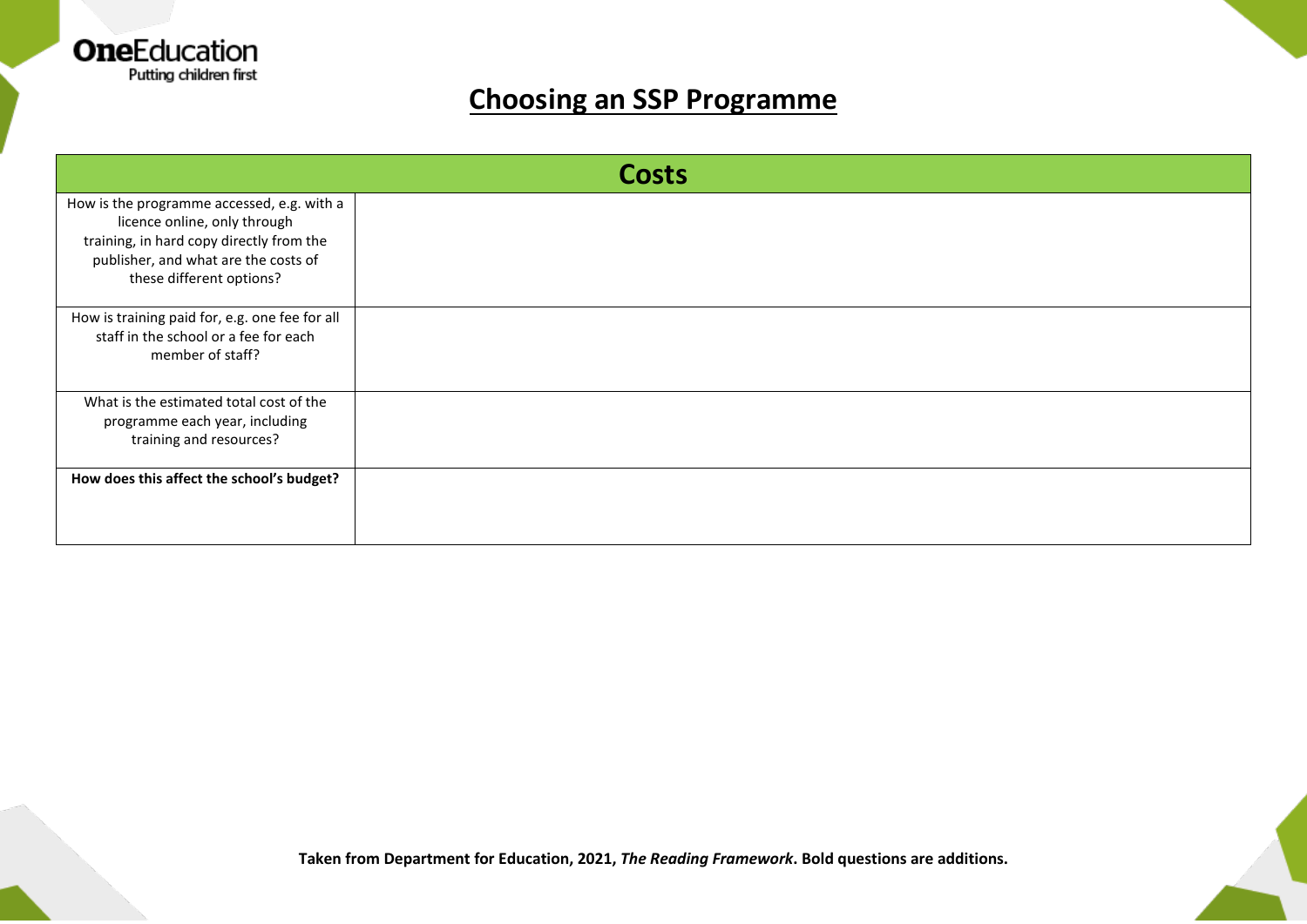

| <b>Training</b>                                                                                                                                                                                                      |  |  |
|----------------------------------------------------------------------------------------------------------------------------------------------------------------------------------------------------------------------|--|--|
| What are the options for training, e.g. from<br>a trainer visiting the school, by<br>sending staff to a training venue, by webinar<br>or by completing a course<br>remotely? Are online training films<br>available? |  |  |
| To what extent are schools supported<br>following training? How is the initial<br>training reinforced and updated?                                                                                                   |  |  |
| What provision is made for teachers who<br>are new to the school to access<br>training individually?                                                                                                                 |  |  |
| What capacity can you build for in-house<br>CPD after initial training? E.g. peer<br>coaching.                                                                                                                       |  |  |

| <b>Groupings</b>                                                                                                                                                                              |  |  |
|-----------------------------------------------------------------------------------------------------------------------------------------------------------------------------------------------|--|--|
| Does the programme recommend whole-<br>class grouping or grouping according<br>to children's reading progress? To what<br>extent might one arrangement suit<br>your school more than another? |  |  |

**Taken from Department for Education, 2021,** *The Reading Framework***. Bold questions are additions.**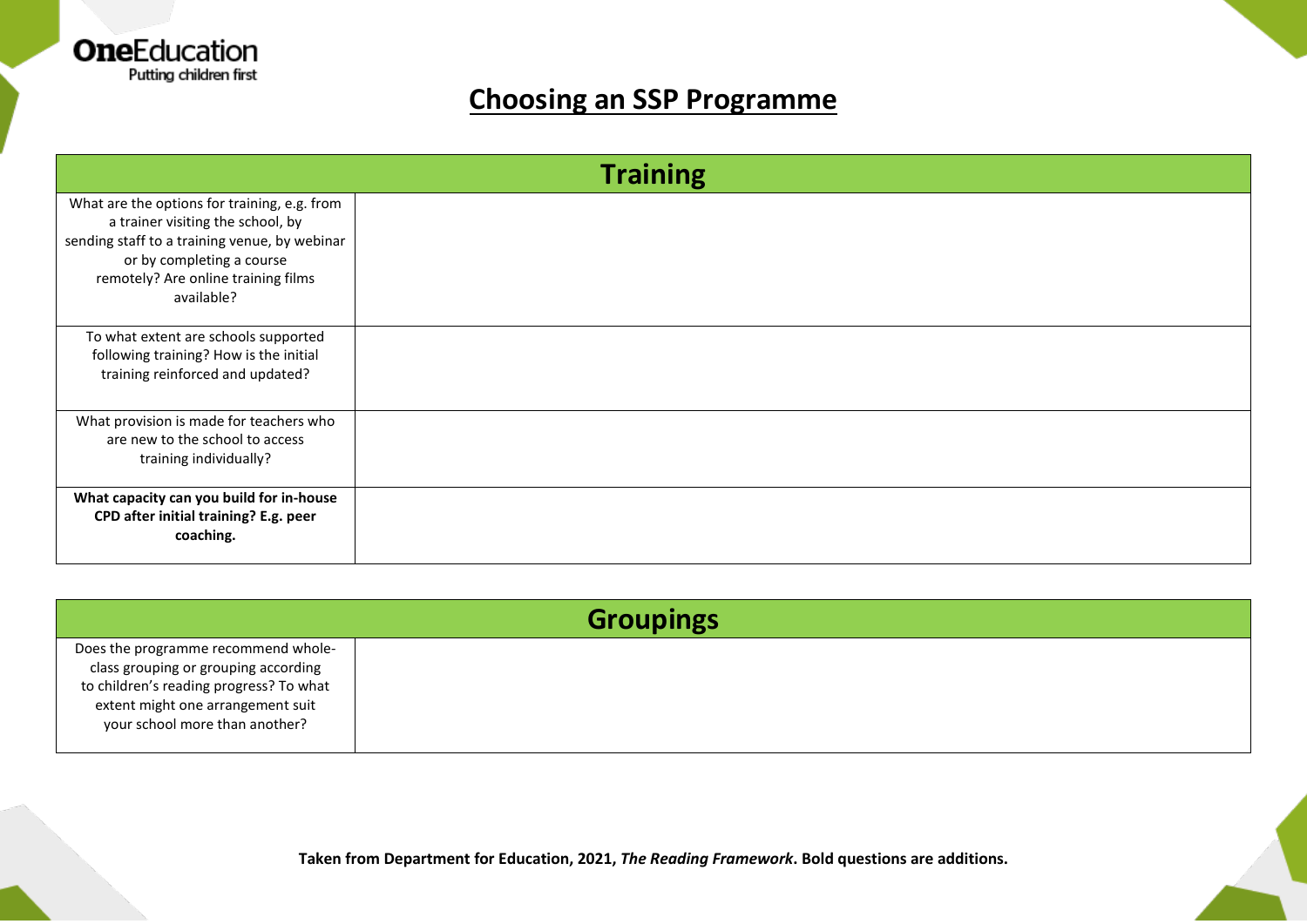

| <b>Resources</b>                                                                                                                                                                               |  |  |
|------------------------------------------------------------------------------------------------------------------------------------------------------------------------------------------------|--|--|
| How are resources provided, e.g. ready-<br>made, to photocopy, to print from<br>online, only with training?                                                                                    |  |  |
| Are resources non-digital, digital (e.g.<br>electronic whiteboard, online software<br>application) or both?                                                                                    |  |  |
| What does the programme provide for the<br>teacher to use with children, e.g.<br>letter cards, word cards, alphabetic code<br>charts, other resources to display to<br>support learning?       |  |  |
| What does the programme provide for the<br>children to practise and apply<br>reading and writing words and sentences,<br>e.g. plain texts, 'decodable' books,<br>activity sheets, pupil books? |  |  |
| What does the programme provide to<br>support letter formation?                                                                                                                                |  |  |
| Are the resources especially suitable for<br>young children or suitable for both<br>young children and older pupils who have<br>not yet mastered the early stages?                             |  |  |